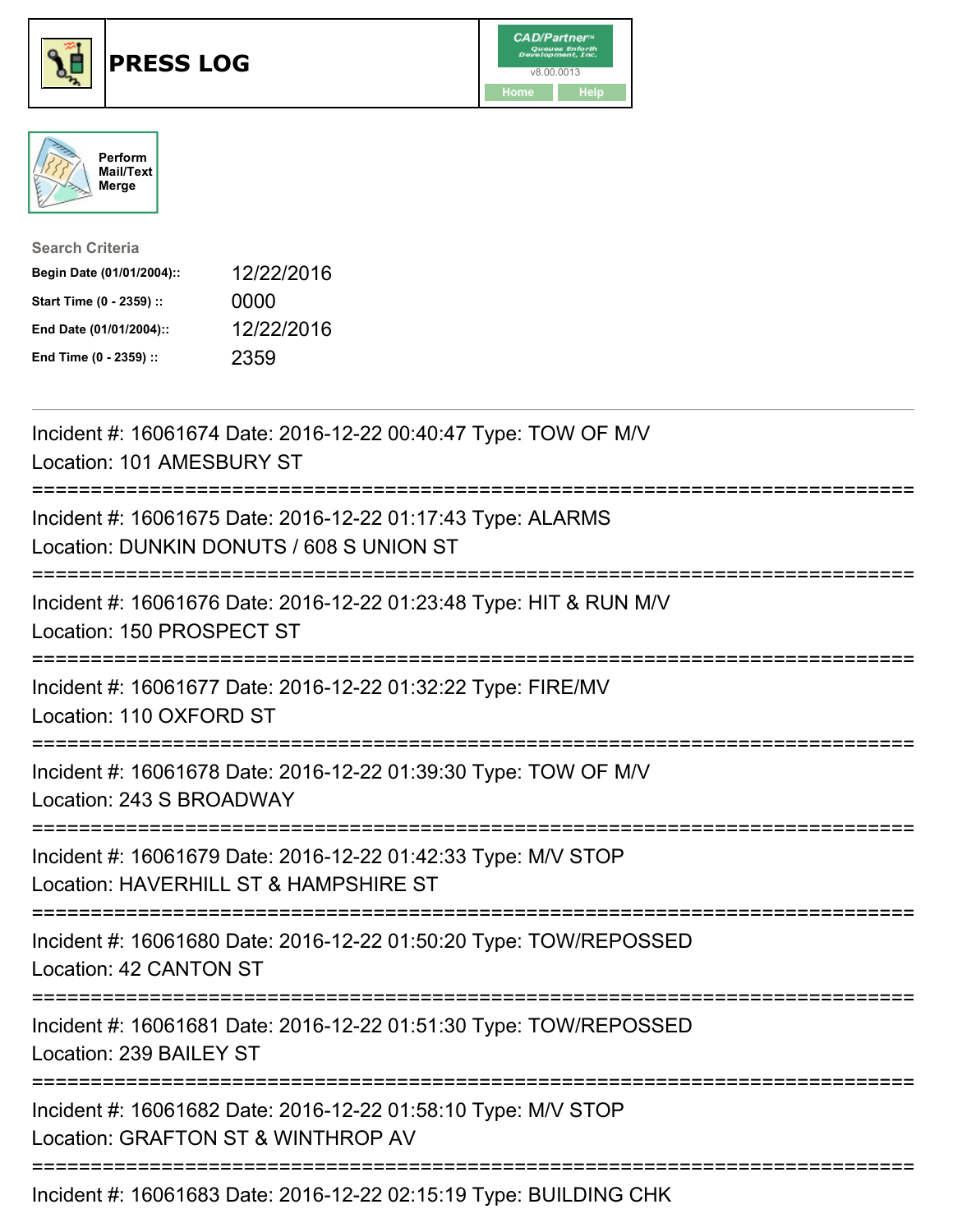| Location: TD BANKNORTH / 305 S BROADWAY<br>==============================<br>----------------------------                                                                                    |
|----------------------------------------------------------------------------------------------------------------------------------------------------------------------------------------------|
| Incident #: 16061684 Date: 2016-12-22 02:23:34 Type: BUILDING CHK<br>Location: SHOWCASE CINEMA / 141 WINTHROP AV<br>==================================<br>================================== |
| Incident #: 16061685 Date: 2016-12-22 02:50:04 Type: M/V STOP<br>Location: HAVERHILL ST & AMESBURY ST                                                                                        |
| Incident #: 16061686 Date: 2016-12-22 03:01:06 Type: MEDIC SUPPORT<br>Location: 248 BROADWAY                                                                                                 |
| Incident #: 16061687 Date: 2016-12-22 03:03:31 Type: M/V STOP<br>Location: CHICKERING ST & WINTHROP AV                                                                                       |
| Incident #: 16061688 Date: 2016-12-22 03:12:49 Type: M/V STOP<br>Location: BROADWAY & VALLEY ST                                                                                              |
| =========================<br>Incident #: 16061689 Date: 2016-12-22 03:13:54 Type: M/V STOP<br>Location: CANAL ST & MARSTON ST                                                                |
| Incident #: 16061690 Date: 2016-12-22 03:19:54 Type: BUILDING CHK<br>Location: AMABLE LIQUORS / 260 JACKSON ST                                                                               |
| Incident #: 16061691 Date: 2016-12-22 03:34:13 Type: M/V STOP<br>Location: ANDOVER ST & S UNION ST                                                                                           |
| Incident #: 16061692 Date: 2016-12-22 06:13:08 Type: ALARMS<br>Location: RUIZ RESD. / 157 SARATOGA ST                                                                                        |
| Incident #: 16061693 Date: 2016-12-22 06:59:13 Type: PARK & WALK<br>Location: 0 BROADWAY                                                                                                     |
| Incident #: 16061694 Date: 2016-12-22 07:16:29 Type: MAL DAMAGE<br>Location: 61 WILMONT ST                                                                                                   |
| Incident #: 16061695 Date: 2016-12-22 07:25:40 Type: M/V STOP<br>Location: FALLS BRIDGE / null                                                                                               |
| Incident #: 16061696 Date: 2016-12-22 07:36:01 Type: CLOSE STREET<br>Location: BRUCE ST & CORNISH ST                                                                                         |
| Incident #: 16061697 Date: 2016-12-22 07:37:03 Type: CLOSE STREET                                                                                                                            |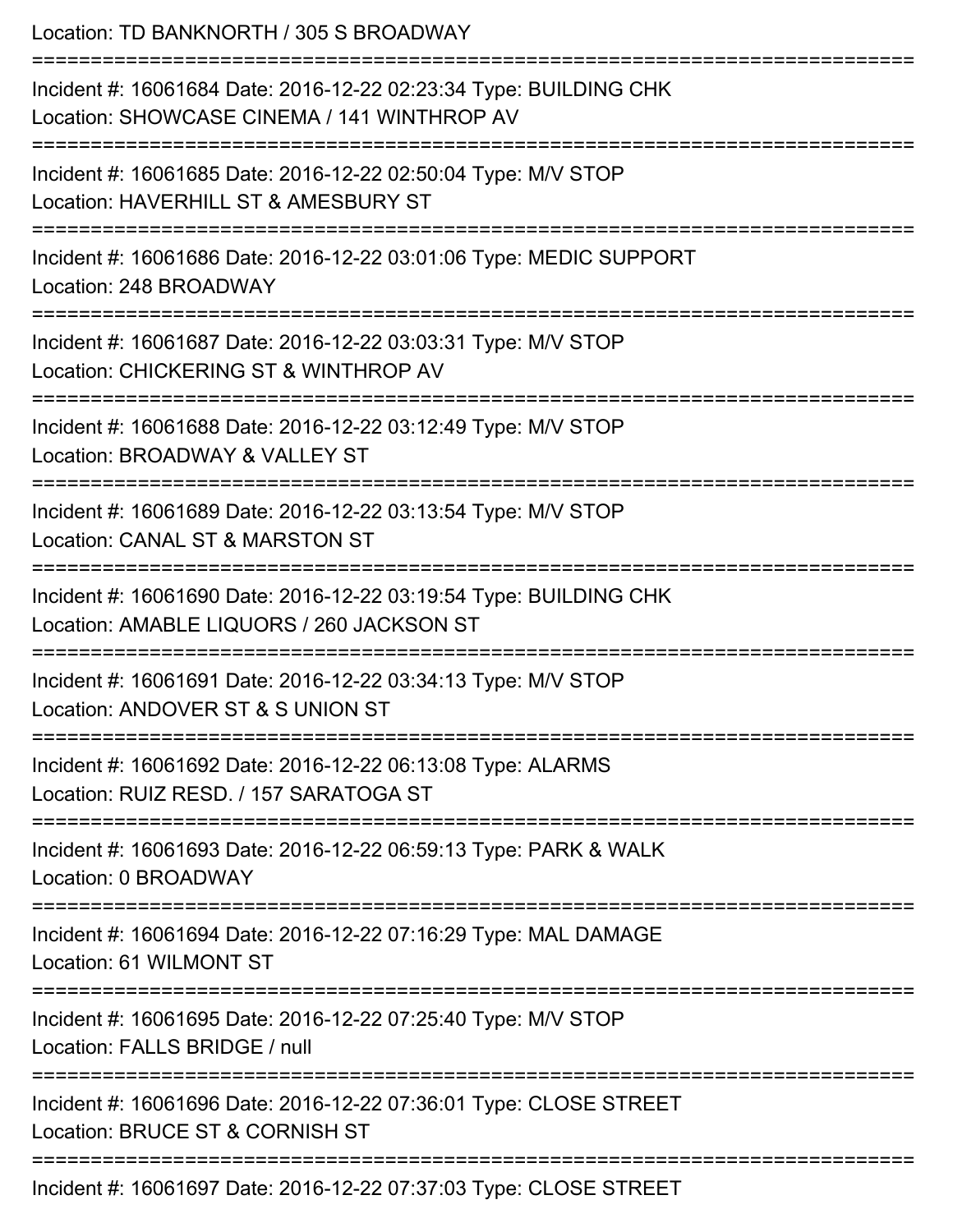| Incident #: 16061698 Date: 2016-12-22 07:38:44 Type: M/V STOP<br>Location: S BROADWAY & SALEM ST    |
|-----------------------------------------------------------------------------------------------------|
| Incident #: 16061699 Date: 2016-12-22 07:47:59 Type: MV/BLOCKING<br><b>Location: 2 FAIRMONT ST</b>  |
| Incident #: 16061700 Date: 2016-12-22 07:53:29 Type: DISTURBANCE<br>Location: 32 BRADFORD ST #1     |
| Incident #: 16061701 Date: 2016-12-22 07:58:30 Type: VIO CITY ORD<br>Location: AVON ST & JACKSON ST |
| Incident #: 16061702 Date: 2016-12-22 07:58:57 Type: SUS PERS/MV<br>Location: 108 SUNSET AV         |
| Incident #: 16061703 Date: 2016-12-22 08:35:41 Type: WIRE DOWN<br>Location: ALDER ST & HAMPSHIRE ST |
| Incident #: 16061704 Date: 2016-12-22 08:38:34 Type: M/V STOP<br>Location: BROADWAY & HAVERHILL ST  |
| Incident #: 16061705 Date: 2016-12-22 08:53:30 Type: LARCENY/PAST<br>Location: 571 HAVERHILL ST     |
| Incident #: 16061706 Date: 2016-12-22 08:54:44 Type: M/V STOP<br>Location: AMESBURY ST & ESSEX ST   |
| Incident #: 16061707 Date: 2016-12-22 08:56:59 Type: M/V STOP<br>Location: 495 & RT114              |
| Incident #: 16061708 Date: 2016-12-22 09:13:17 Type: M/V STOP<br>Location: COMMON ST & JACKSON ST   |
| Incident #: 16061709 Date: 2016-12-22 09:24:05 Type: M/V STOP<br>Location: MERRIMACK ST & PARKER ST |
| Incident #: 16061710 Date: 2016-12-22 09:31:07 Type: STOL/MV/PAS<br>Location: 649 ESSEX ST          |
| Incident #: 16061711 Date: 2016-12-22 09:33:14 Type: M/V STOP                                       |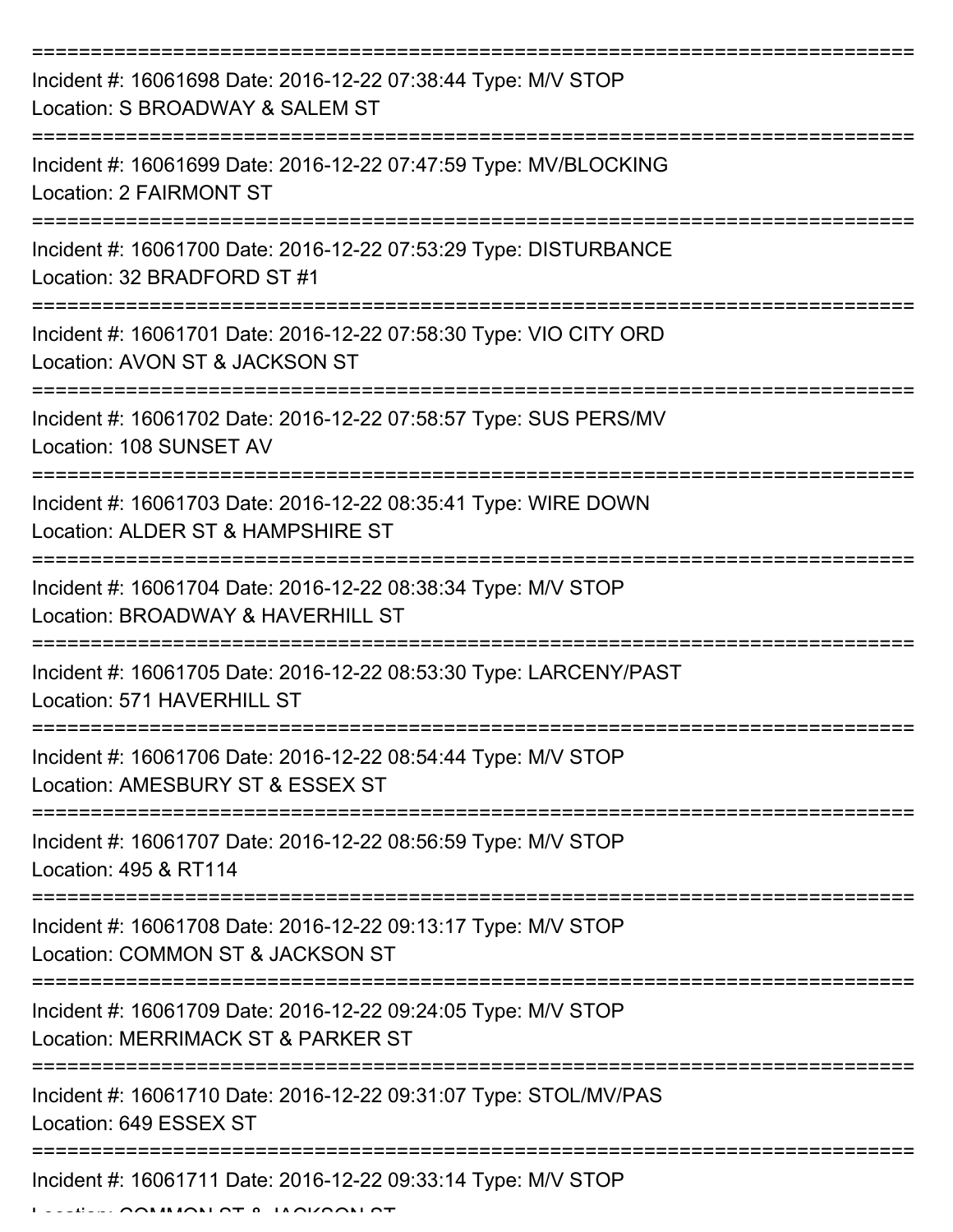| Incident #: 16061712 Date: 2016-12-22 09:42:16 Type: SUS PERS/MV<br>Location: 100 EXETER ST                        |
|--------------------------------------------------------------------------------------------------------------------|
| Incident #: 16061713 Date: 2016-12-22 09:49:32 Type: M/V STOP<br>Location: HAVERHILL ST & WEST ST                  |
| Incident #: 16061714 Date: 2016-12-22 09:51:03 Type: ALARM/BURG<br>Location: POLISH-AMERICAN CLUB / 23 MONMOUTH ST |
| Incident #: 16061715 Date: 2016-12-22 09:51:13 Type: KEEP PEACE<br>Location: 77 S UNION ST                         |
| Incident #: 16061716 Date: 2016-12-22 09:55:24 Type: HIT & RUN M/V<br>Location: 305 LOWELL ST                      |
| Incident #: 16061717 Date: 2016-12-22 10:01:00 Type: M/V STOP<br>Location: S. BROADWAY & WOLCOTT                   |
| Incident #: 16061718 Date: 2016-12-22 10:05:15 Type: M/V STOP<br>Location: BROADWAY & MACHESTER                    |
| Incident #: 16061719 Date: 2016-12-22 10:07:48 Type: M/V STOP<br>Location: MT VERNON & PARK                        |
| Incident #: 16061720 Date: 2016-12-22 10:13:26 Type: INVEST CONT<br>Location: LAWRENCE HIGH SCHOOL / 70 N. PARISH  |
| Incident #: 16061721 Date: 2016-12-22 10:47:19 Type: M/V STOP<br><b>Location: 55 FRANKLIN</b>                      |
| Incident #: 16061723 Date: 2016-12-22 10:53:40 Type: GENERAL SERV<br><b>Location: 1 TREMONT ST</b>                 |
| Incident #: 16061722 Date: 2016-12-22 10:55:02 Type: 209A/SERVE<br>Location: 333 HOWARD ST                         |
| Incident #: 16061724 Date: 2016-12-22 11:00:32 Type: SEX OFF. PAST<br>Location: 102 WALNUT ST #1                   |
| Incident #: 16061725 Date: 2016-12-22 11:05:11 Type: M/V STOP                                                      |

Location: MADKET CT & DADKED CT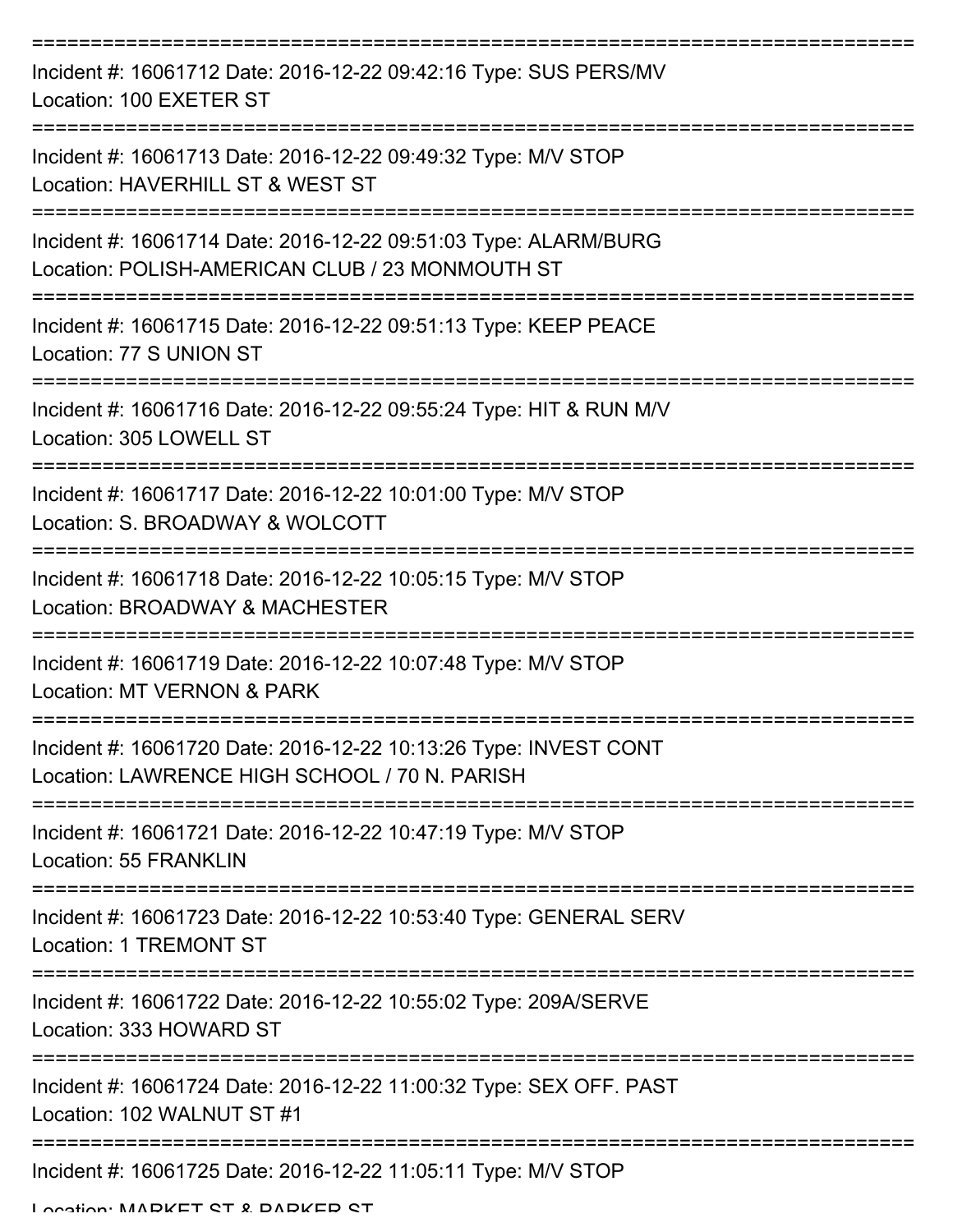| Incident #: 16061726 Date: 2016-12-22 11:11:27 Type: NOISE ORD<br>Location: 314 ESSEX ST            |
|-----------------------------------------------------------------------------------------------------|
| Incident #: 16061727 Date: 2016-12-22 11:13:52 Type: THREATS<br>Location: 70/71 N PARISH RD         |
| Incident #: 16061728 Date: 2016-12-22 11:15:54 Type: MEDIC SUPPORT<br>Location: 2 APPLETON ST       |
| Incident #: 16061729 Date: 2016-12-22 11:18:34 Type: WARRANT SERVE<br>Location: 77 S. UNION ST      |
| Incident #: 16061730 Date: 2016-12-22 11:21:42 Type: SUS PERS/MV<br>Location: BAILEY ST & PARKER ST |
| Incident #: 16061731 Date: 2016-12-22 11:22:58 Type: 209A/SERVE<br>Location: 63 MYRTLE ST           |
| Incident #: 16061733 Date: 2016-12-22 11:23:22 Type: LARCENY/PAST<br>Location: 28 EUTAW ST FL 3     |
| Incident #: 16061732 Date: 2016-12-22 11:30:00 Type: M/V STOP<br>Location: 68 BERKELEY ST           |
| Incident #: 16061734 Date: 2016-12-22 11:35:40 Type: 209A/SERVE<br>Location: 8 WINSLOW PL           |
| Incident #: 16061735 Date: 2016-12-22 11:38:12 Type: M/V STOP<br>Location: ESSEX ST & NEWBURY ST    |
| Incident #: 16061736 Date: 2016-12-22 11:41:27 Type: 209A/SERVE<br>Location: 152 OXFORD             |
| Incident #: 16061737 Date: 2016-12-22 11:43:04 Type: M/V STOP<br>Location: 246 JACKSON ST           |
| Incident #: 16061738 Date: 2016-12-22 11:58:46 Type: DRUG VIO<br>Location: 45 EUTAW ST              |
| Incident #: 16061739 Date: 2016-12-22 12:07:35 Type: WARRANT SERVE<br>Location: 310 PROSPECT ST     |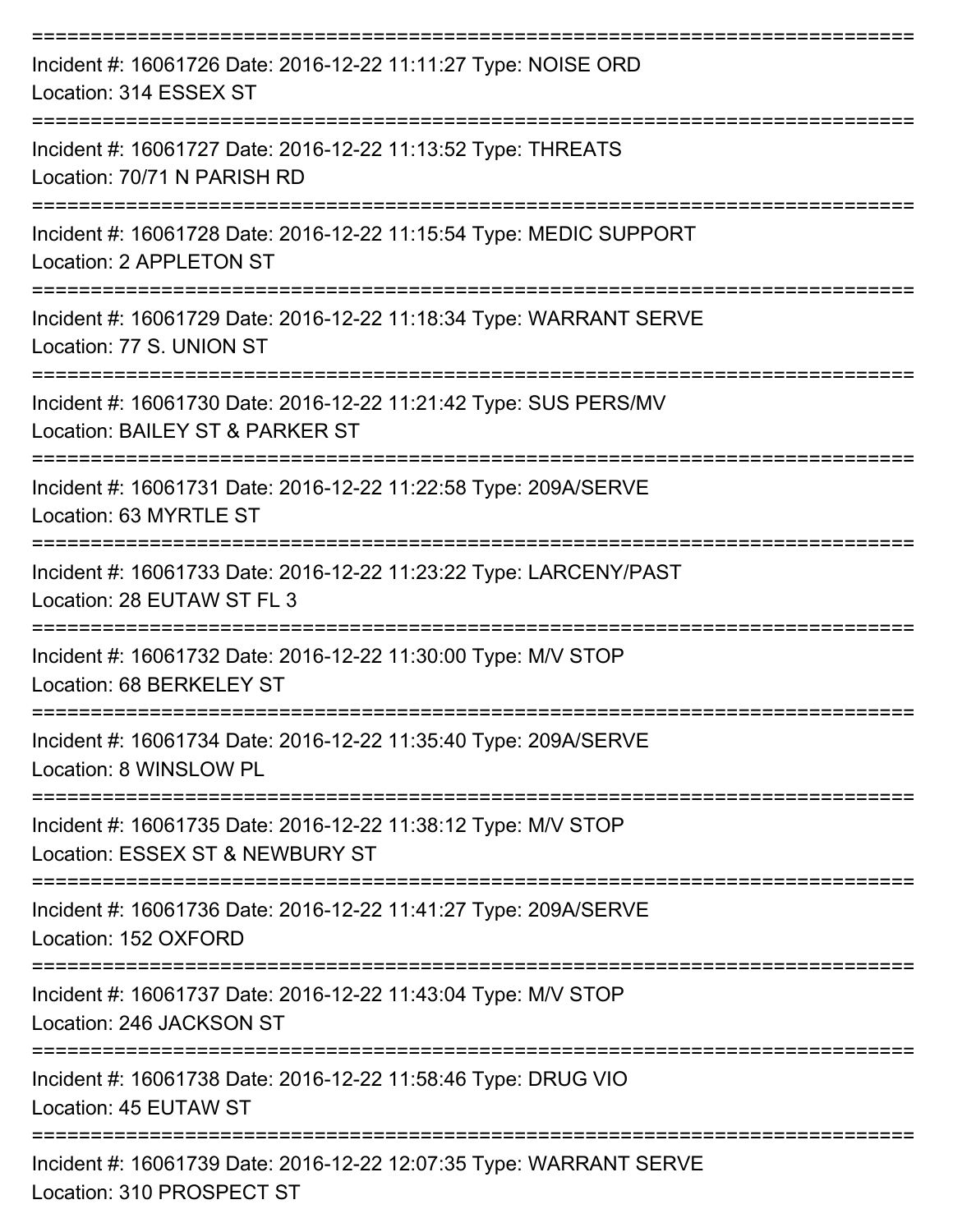| Incident #: 16061740 Date: 2016-12-22 12:09:53 Type: SUICIDE ATTEMPT<br>Location: WENDYS / 55 HAMPSHIRE ST                                                        |
|-------------------------------------------------------------------------------------------------------------------------------------------------------------------|
| Incident #: 16061741 Date: 2016-12-22 12:17:00 Type: STOL/MV/PAS<br>Location: 349 ESSEX ST                                                                        |
| Incident #: 16061742 Date: 2016-12-22 12:26:26 Type: MISSING PERS<br>Location: 83 BENNINGTON ST                                                                   |
| ;==================================<br>Incident #: 16061743 Date: 2016-12-22 12:30:00 Type: M/V STOP<br>Location: 48 S BROADWAY                                   |
| Incident #: 16061744 Date: 2016-12-22 12:39:20 Type: CK WELL BEING<br>Location: 65 UNION ST #APT306                                                               |
| Incident #: 16061745 Date: 2016-12-22 12:56:10 Type: M/V STOP<br>Location: MARKET ST & PARKER ST                                                                  |
| :=========================<br>=====================================<br>Incident #: 16061747 Date: 2016-12-22 13:11:12 Type: 209A/SERVE<br>Location: 120 HOWARD ST |
| Incident #: 16061746 Date: 2016-12-22 13:12:20 Type: INVEST CONT<br>Location: 90 LOWELL ST                                                                        |
| Incident #: 16061748 Date: 2016-12-22 13:15:44 Type: 209A/SERVE<br>Location: 90 LOWELL ST                                                                         |
| Incident #: 16061749 Date: 2016-12-22 13:16:46 Type: 209A/SERVE<br>Location: 90 LOWELL ST                                                                         |
| Incident #: 16061750 Date: 2016-12-22 13:18:18 Type: 209A/SERVE<br>Location: 90 LOWELL ST                                                                         |
| Incident #: 16061751 Date: 2016-12-22 13:19:00 Type: LARCENY/PAST<br>Location: 22 BROOK ST FL 1STFL                                                               |
| Incident #: 16061752 Date: 2016-12-22 13:19:31 Type: B&E/PAST<br>Location: 12 MELROSE ST                                                                          |
| Incident #: 16061753 Date: 2016-12-22 13:25:34 Type: M/V STOP<br>Location: 240 BROADWAY                                                                           |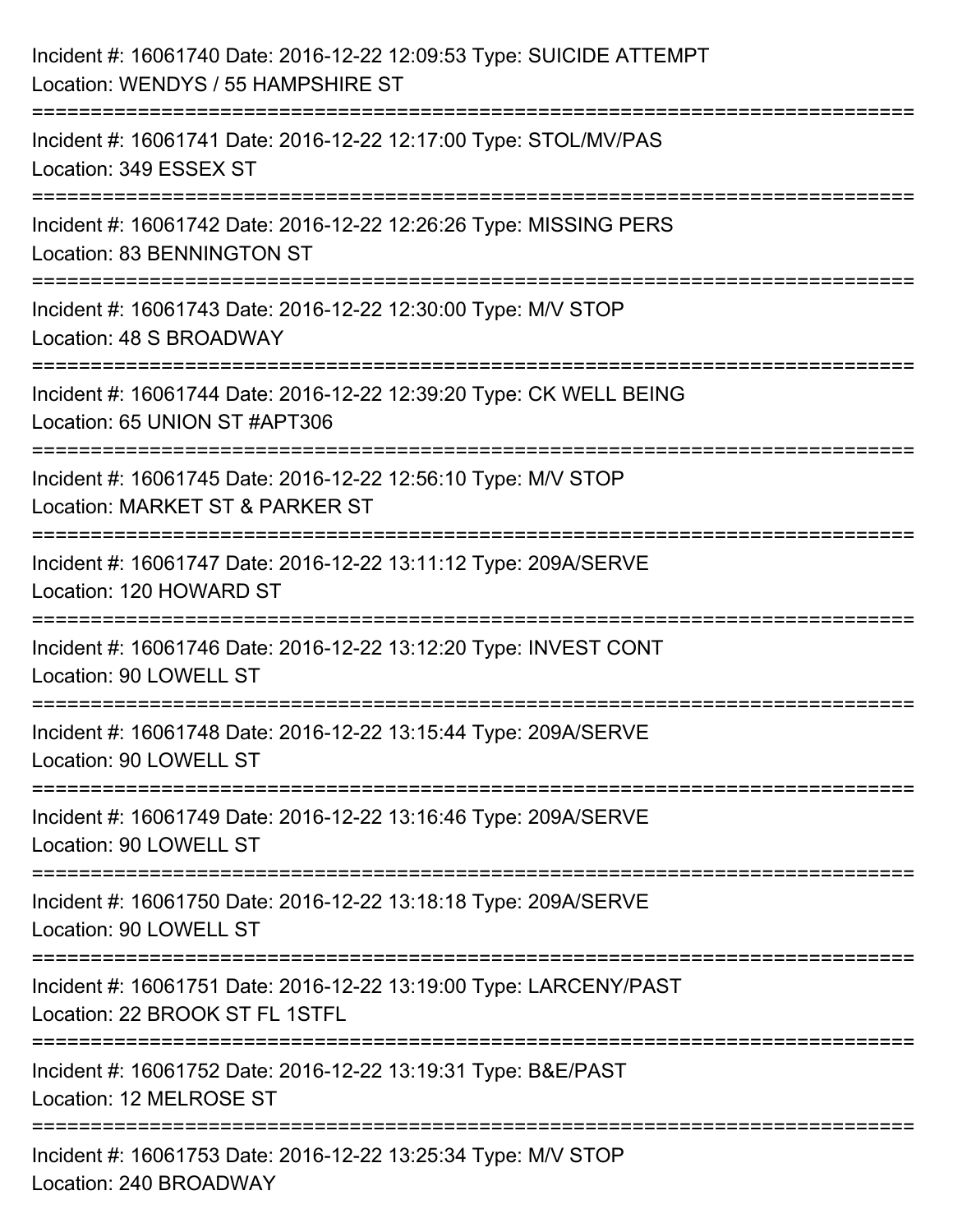| Incident #: 16061754 Date: 2016-12-22 13:28:37 Type: WARRANT SERVE<br>Location: 2 APPLETON ST                                                 |
|-----------------------------------------------------------------------------------------------------------------------------------------------|
| Incident #: 16061755 Date: 2016-12-22 13:37:28 Type: SUS PERS/MV<br>Location: HIGH ST & PROSPECT CT                                           |
| Incident #: 16061756 Date: 2016-12-22 13:39:01 Type: AUTO ACC/NO PI<br>Location: KFC / 490 S UNION ST<br>:=================================== |
| Incident #: 16061757 Date: 2016-12-22 13:40:26 Type: HIT & RUN PED<br><b>Location: BARKER ST</b>                                              |
| Incident #: 16061758 Date: 2016-12-22 13:43:40 Type: M/V STOP<br>Location: 260 SALEM ST                                                       |
| Incident #: 16061759 Date: 2016-12-22 13:55:32 Type: M/V STOP<br>Location: ALLSTON ST & HIGH ST                                               |
| Incident #: 16061760 Date: 2016-12-22 14:34:36 Type: NOTIFICATION<br>Location: 82 FERRY ST                                                    |
| Incident #: 16061761 Date: 2016-12-22 15:07:02 Type: MV/BLOCKING<br>Location: ANDOVER ST & BEACON ST                                          |
| Incident #: 16061762 Date: 2016-12-22 15:10:30 Type: TOW OF M/V<br>Location: 100 AMESBURY ST                                                  |
| Incident #: 16061764 Date: 2016-12-22 15:10:40 Type: FRAUD<br>Location: 193 E HAVERHILL ST #1                                                 |
| Incident #: 16061763 Date: 2016-12-22 15:12:40 Type: HIT & RUN M/V<br>Location: PRIMO'S LIQUORS / 450 HAVERHILL ST                            |
| Incident #: 16061765 Date: 2016-12-22 15:47:49 Type: ALARM/BURG<br>Location: LAWRENCE MASONIC LODGE / 43 JACKSON ST                           |
| Incident #: 16061766 Date: 2016-12-22 15:50:00 Type: M/V STOP<br>Location: 187 BROADWAY                                                       |
| Incident #: 16061767 Date: 2016-12-22 15:54:53 Type: M/V STOP<br>Location: LAWRENCE ST & PARK ST                                              |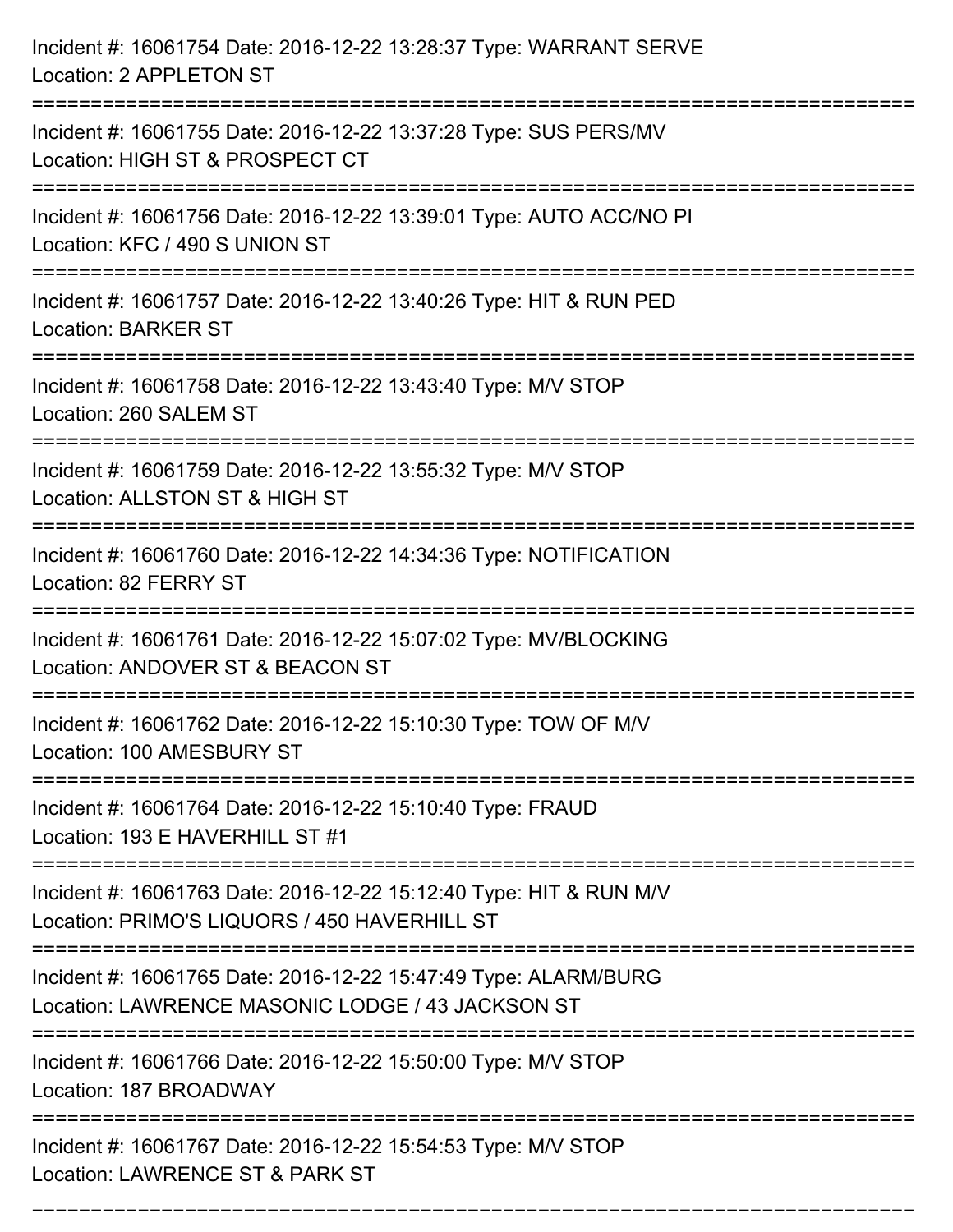| Incident #: 16061768 Date: 2016-12-22 15:58:05 Type: M/V STOP<br>Location: 187 BROADWAY                          |
|------------------------------------------------------------------------------------------------------------------|
| Incident #: 16061769 Date: 2016-12-22 16:01:11 Type: M/V STOP<br>Location: 15 TRENTON ST                         |
| Incident #: 16061770 Date: 2016-12-22 16:06:35 Type: M/V STOP<br>Location: LAWRENCE ST & MYRTLE ST               |
| Incident #: 16061771 Date: 2016-12-22 16:08:42 Type: M/V STOP<br>Location: 17 TRENTON ST                         |
| Incident #: 16061773 Date: 2016-12-22 16:09:21 Type: LIC PLATE STO<br>Location: 150 PARK ST                      |
| Incident #: 16061772 Date: 2016-12-22 16:10:08 Type: M/V STOP<br>Location: 187 BROADWAY                          |
| Incident #: 16061774 Date: 2016-12-22 16:12:11 Type: M/V STOP<br>Location: 187 BROADWAY                          |
| Incident #: 16061775 Date: 2016-12-22 16:13:07 Type: M/V STOP<br>Location: 39 TRENTON ST                         |
| Incident #: 16061776 Date: 2016-12-22 16:14:50 Type: M/V STOP<br>Location: 59 BENNINGTON ST                      |
| Incident #: 16061777 Date: 2016-12-22 16:17:19 Type: ALARM/HOLD<br>Location: VASQUEZ RESD / 61 BRADFORD ST #APT6 |
| Incident #: 16061778 Date: 2016-12-22 16:25:04 Type: M/V STOP<br>Location: AMESBURY ST & BRADFORD ST             |
| Incident #: 16061779 Date: 2016-12-22 16:27:10 Type: ALARM/HOLD<br>Location: 290 MERRIMACK ST                    |
| Incident #: 16061780 Date: 2016-12-22 16:29:49 Type: CK WELL BEING<br>Location: 20 PEARL ST                      |
| Incident #: 16061781 Date: 2016-12-22 16:38:39 Type: M/V STOP<br>Location: BROADWAY & LAKE ST                    |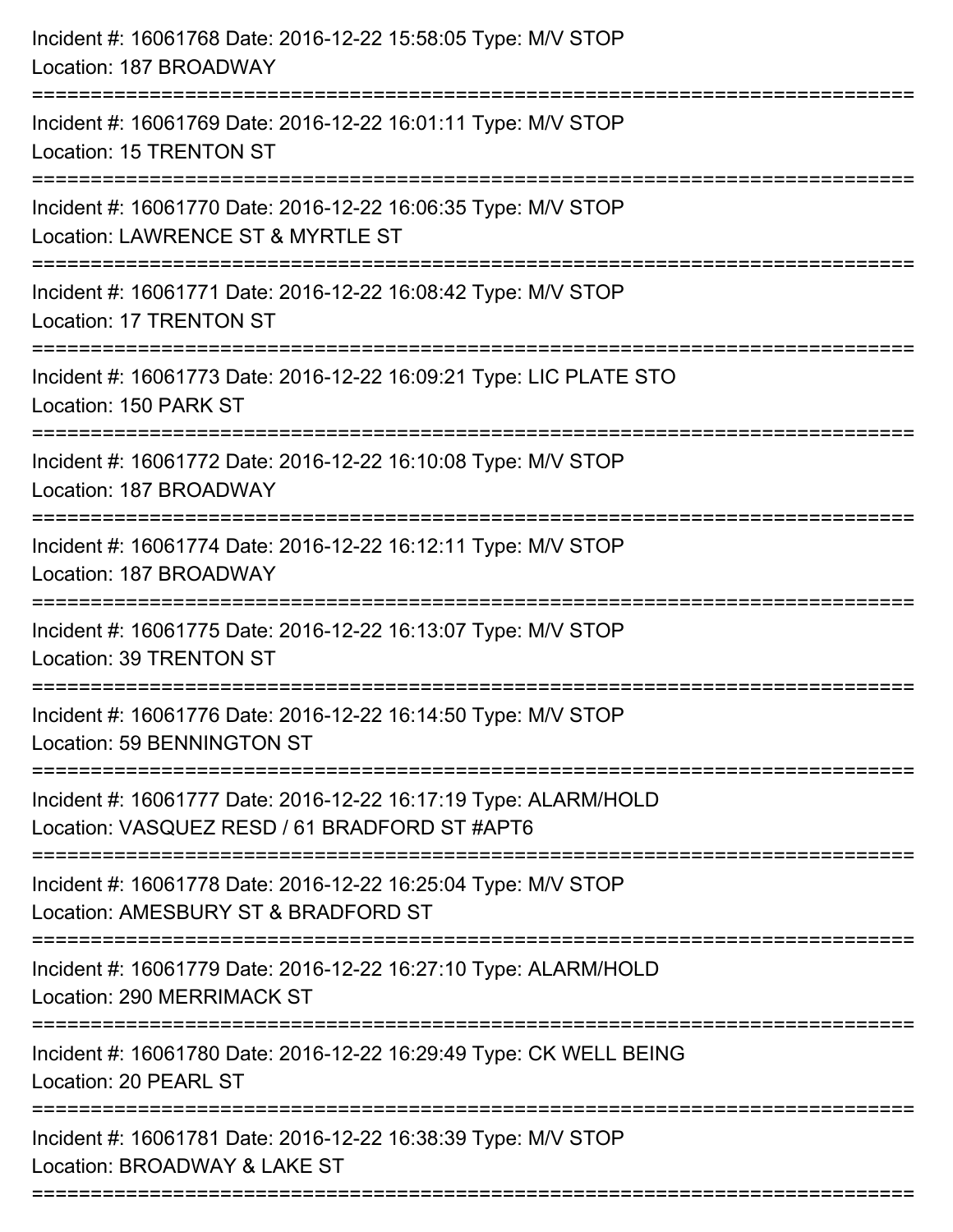Location: LEXINGTON ST & PARK ST

| Incident #: 16061783 Date: 2016-12-22 16:44:10 Type: DOMESTIC/PROG<br>Location: 149 LAWRENCE ST FL 2      |
|-----------------------------------------------------------------------------------------------------------|
| Incident #: 16061784 Date: 2016-12-22 16:51:21 Type: AUTO ACC/PED<br>Location: 598 HAVERHILL ST           |
| Incident #: 16061785 Date: 2016-12-22 16:56:08 Type: AUTO ACC/NO PI<br>Location: LEXINGTON ST & MYRTLE ST |
| Incident #: 16061786 Date: 2016-12-22 16:59:57 Type: M/V STOP<br>Location: BROADWAY & COMMON ST           |
| Incident #: 16061787 Date: 2016-12-22 17:07:25 Type: M/V STOP<br>Location: BROADWAY & COMMON ST           |
| Incident #: 16061788 Date: 2016-12-22 17:09:22 Type: SUS PERS/MV<br>Location: 33 PERRY AV #1 FL 1         |
| Incident #: 16061789 Date: 2016-12-22 17:13:59 Type: M/V STOP<br>Location: ARLINGTON ST & HAMPSHIRE ST    |
| Incident #: 16061790 Date: 2016-12-22 17:14:28 Type: M/V STOP<br>Location: BROADWAY & LOWELL ST           |
| Incident #: 16061791 Date: 2016-12-22 17:19:32 Type: M/V STOP<br>Location: BRADFORD ST & FRANKLIN ST      |
| Incident #: 16061792 Date: 2016-12-22 17:22:45 Type: M/V STOP<br>Location: ERVING AV & LAWRENCE ST        |
| Incident #: 16061793 Date: 2016-12-22 17:23:43 Type: M/V STOP<br>Location: BROADWAY & LOWELL ST           |
| Incident #: 16061794 Date: 2016-12-22 17:31:30 Type: M/V STOP<br>Location: LAWRENCE ST & MYRTLE ST        |
| Incident #: 16061795 Date: 2016-12-22 17:32:07 Type: M/V STOP<br>Location: BROADWAY & LOWELL ST           |
|                                                                                                           |

Incident #: 16061796 Date: 2016 12 22 17:32:33 Type: M/V STOP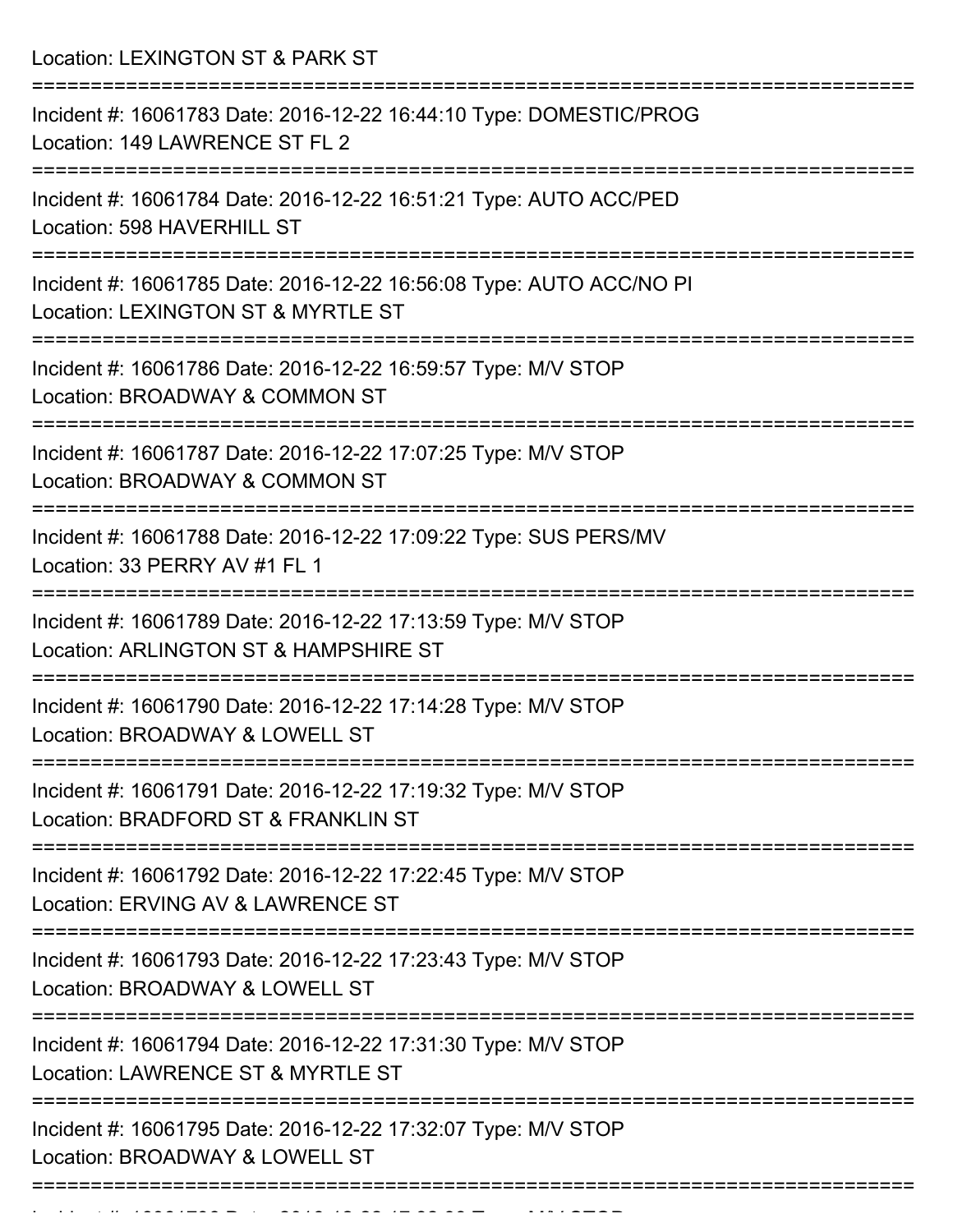Location: BRUCE ST & ERVING AV

| Incident #: 16061797 Date: 2016-12-22 17:36:00 Type: M/V STOP<br>Location: AMESBURY & LAWRENCE  |
|-------------------------------------------------------------------------------------------------|
| Incident #: 16061798 Date: 2016-12-22 17:36:41 Type: M/V STOP<br>Location: BROADWAY & LOWELL ST |
| Incident #: 16061799 Date: 2016-12-22 17:40:04 Type: M/V STOP<br>Location: BROADWAY & LOWELL ST |
| Incident #: 16061800 Date: 2016-12-22 17:41:08 Type: M/V STOP<br>Location: BROADWAY & CROSS     |
| Incident #: 16061801 Date: 2016-12-22 17:42:03 Type: M/V STOP<br>Location: CHESTNUT ST & ELM ST |
| Incident #: 16061802 Date: 2016-12-22 18:07:10 Type: M/V STOP<br>Location: BROADWAY & LOWELL ST |
| Incident #: 16061803 Date: 2016-12-22 18:09:20 Type: UNKNOWN PROB<br>Location: 59 KINGSTON ST   |
| Incident #: 16061804 Date: 2016-12-22 18:14:25 Type: INVEST CONT<br>Location: 15 UNION ST       |
| Incident #: 16061805 Date: 2016-12-22 18:15:46 Type: M/V STOP<br>Location: LOWELL & FRANKLIN    |
| Incident #: 16061806 Date: 2016-12-22 18:18:12 Type: M/V STOP<br>Location: ACTON ST & BROADWAY  |
| Incident #: 16061807 Date: 2016-12-22 18:25:44 Type: M/V STOP<br>Location: BROADWAY & LOWELL ST |
| Incident #: 16061808 Date: 2016-12-22 18:27:05 Type: B&E/MV/PAST<br>Location: 668 LOWELL ST     |
| Incident #: 16061809 Date: 2016-12-22 18:32:03 Type: M/V STOP<br>Location: 133 LAWRENCE ST      |
|                                                                                                 |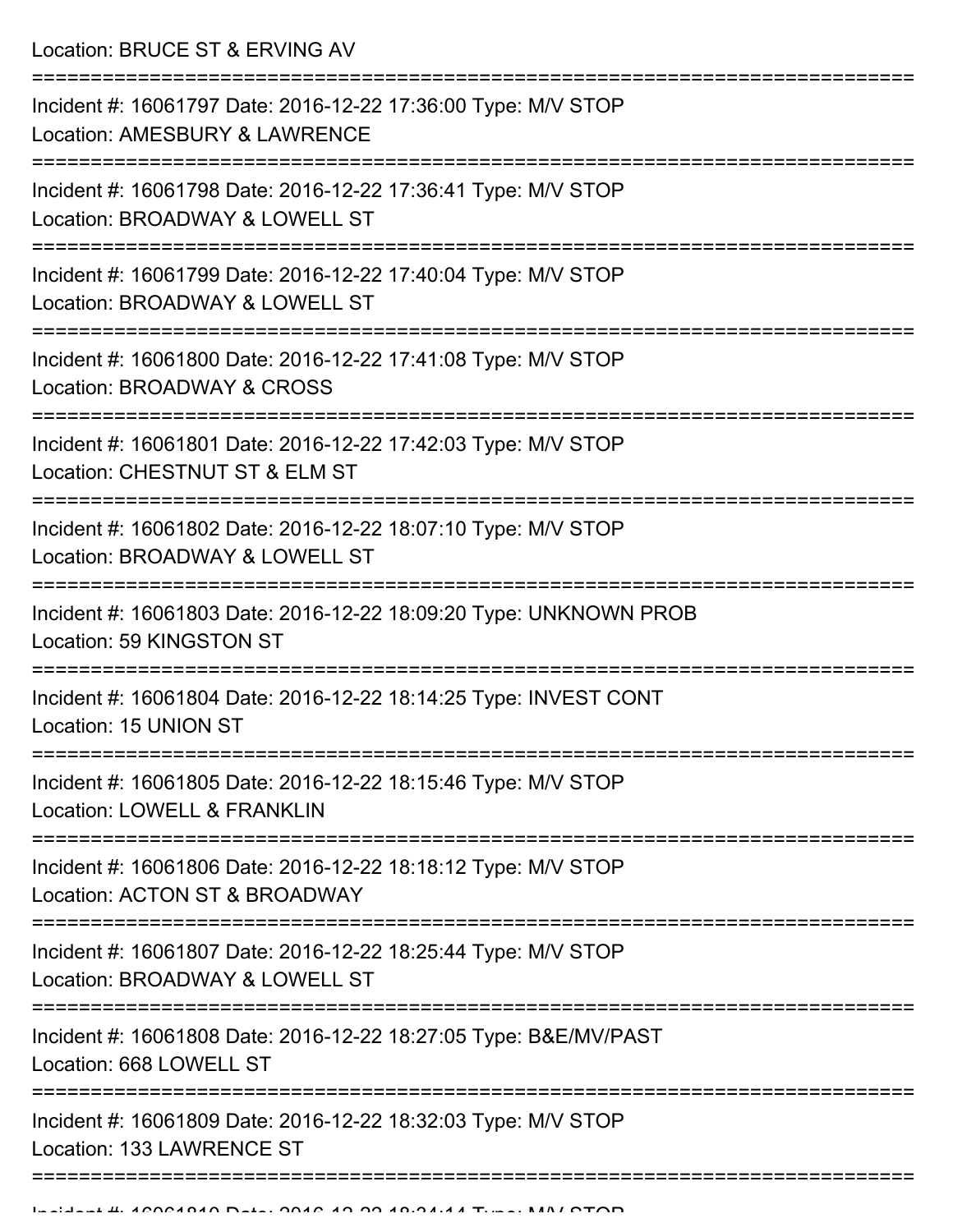| Location: LAWRENCE ST & LEXINGTON ST<br>===================<br>===============================                  |
|-----------------------------------------------------------------------------------------------------------------|
| Incident #: 16061811 Date: 2016-12-22 18:38:42 Type: M/V STOP<br>Location: 137 E HAVERHILL ST                   |
| Incident #: 16061812 Date: 2016-12-22 18:39:31 Type: M/V STOP<br>Location: BROADWAY & LOWELL ST                 |
| Incident #: 16061813 Date: 2016-12-22 18:44:47 Type: M/V STOP<br>Location: LAWRENCE ST & SARATOGA ST            |
| Incident #: 16061814 Date: 2016-12-22 18:49:12 Type: M/V STOP<br>Location: BROADWAY & LOWELL ST                 |
| Incident #: 16061815 Date: 2016-12-22 18:51:47 Type: MEDIC SUPPORT<br>Location: 270 WATER ST                    |
| Incident #: 16061816 Date: 2016-12-22 18:56:46 Type: M/V STOP<br>Location: 604 HOWARD ST                        |
| Incident #: 16061817 Date: 2016-12-22 18:58:01 Type: DISTURBANCE<br>Location: 5 JACKSON CT #1 FL 1              |
| Incident #: 16061818 Date: 2016-12-22 19:27:34 Type: M/V STOP<br>Location: BROADWAY & CEDAR ST                  |
| Incident #: 16061819 Date: 2016-12-22 19:29:13 Type: AUTO ACC/NO PI<br>Location: GULF STATION / 325 WINTHROP AV |
| Incident #: 16061820 Date: 2016-12-22 19:32:47 Type: M/V STOP<br>Location: BROADWAY & HAVERHILL ST              |
| Incident #: 16061821 Date: 2016-12-22 19:38:27 Type: M/V STOP<br>Location: BENNINGTON ST & LAWRENCE ST          |
| Incident #: 16061822 Date: 2016-12-22 19:42:17 Type: M/V STOP<br>Location: BROADWAY & COMMON ST                 |
| Incident #: 16061823 Date: 2016-12-22 19:44:32 Type: M/V STOP<br>Location: ALDER ST & WALNUT ST                 |
| Incident #: 16061824 Date: 2016-12-22 19:46:19 Type: M/V STOP                                                   |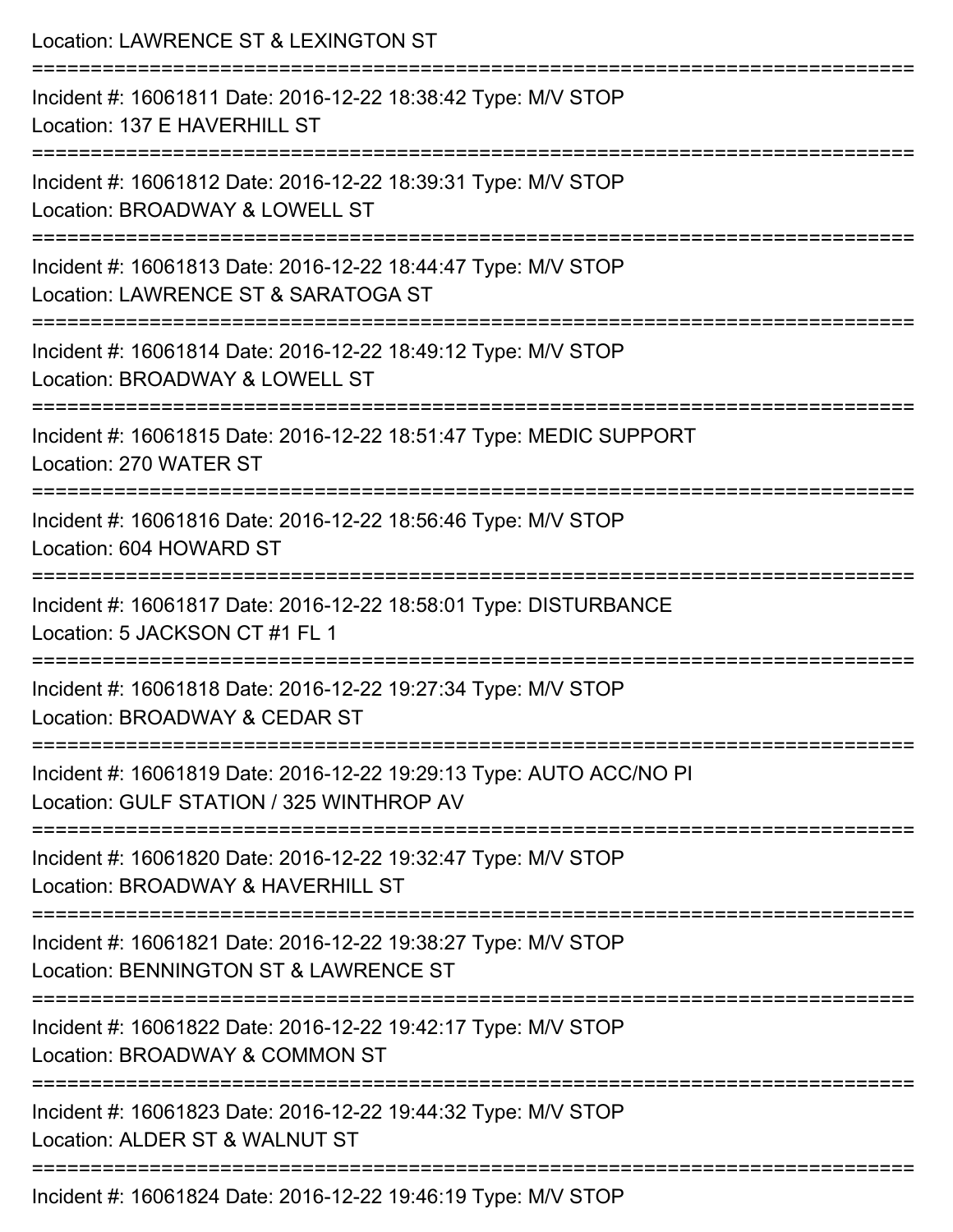| Incident #: 16061825 Date: 2016-12-22 19:58:09 Type: M/V STOP<br>Location: COMMON ST & JACKSON ST         |
|-----------------------------------------------------------------------------------------------------------|
| Incident #: 16061826 Date: 2016-12-22 20:06:21 Type: UNWANTEDGUEST<br>Location: 151 S UNION ST            |
| Incident #: 16061827 Date: 2016-12-22 20:13:27 Type: DOMESTIC/PAST<br>Location: 20 HOLLY ST               |
| Incident #: 16061828 Date: 2016-12-22 20:40:21 Type: M/V STOP<br>Location: VALLEY FORUM / 654 S UNION ST  |
| Incident #: 16061829 Date: 2016-12-22 21:14:42 Type: MV/BLOCKING<br>Location: 10 MORTON ST                |
| Incident #: 16061830 Date: 2016-12-22 21:22:20 Type: GENERAL SERV<br><b>Location: HAVERHILL ST</b>        |
| Incident #: 16061831 Date: 2016-12-22 21:33:26 Type: DISTURBANCE<br>Location: 6 DIAMOND ST #20            |
| Incident #: 16061832 Date: 2016-12-22 21:41:01 Type: SEX OFF. PAST<br>Location: 50 SHAWMUT ST             |
| Incident #: 16061833 Date: 2016-12-22 21:43:30 Type: ALARM/BURG<br>Location: MALAYA'S / 2 NEWBURY ST      |
| Incident #: 16061834 Date: 2016-12-22 21:51:21 Type: LOUD NOISE<br>Location: 1 FLORENCE CT                |
| Incident #: 16061835 Date: 2016-12-22 22:03:21 Type: SUS PERS/MV<br>Location: PRONTO ENVIO / 511 BROADWAY |
| Incident #: 16061836 Date: 2016-12-22 22:09:07 Type: M/V STOP<br>Location: COMMON ST & HAMPSHIRE ST       |
| Incident #: 16061837 Date: 2016-12-22 22:11:47 Type: M/V STOP<br>Location: FERRY ST & MANN ST             |
| Incident #: 16061838 Date: 2016-12-22 22:12:49 Type: SUS PERS/MV                                          |